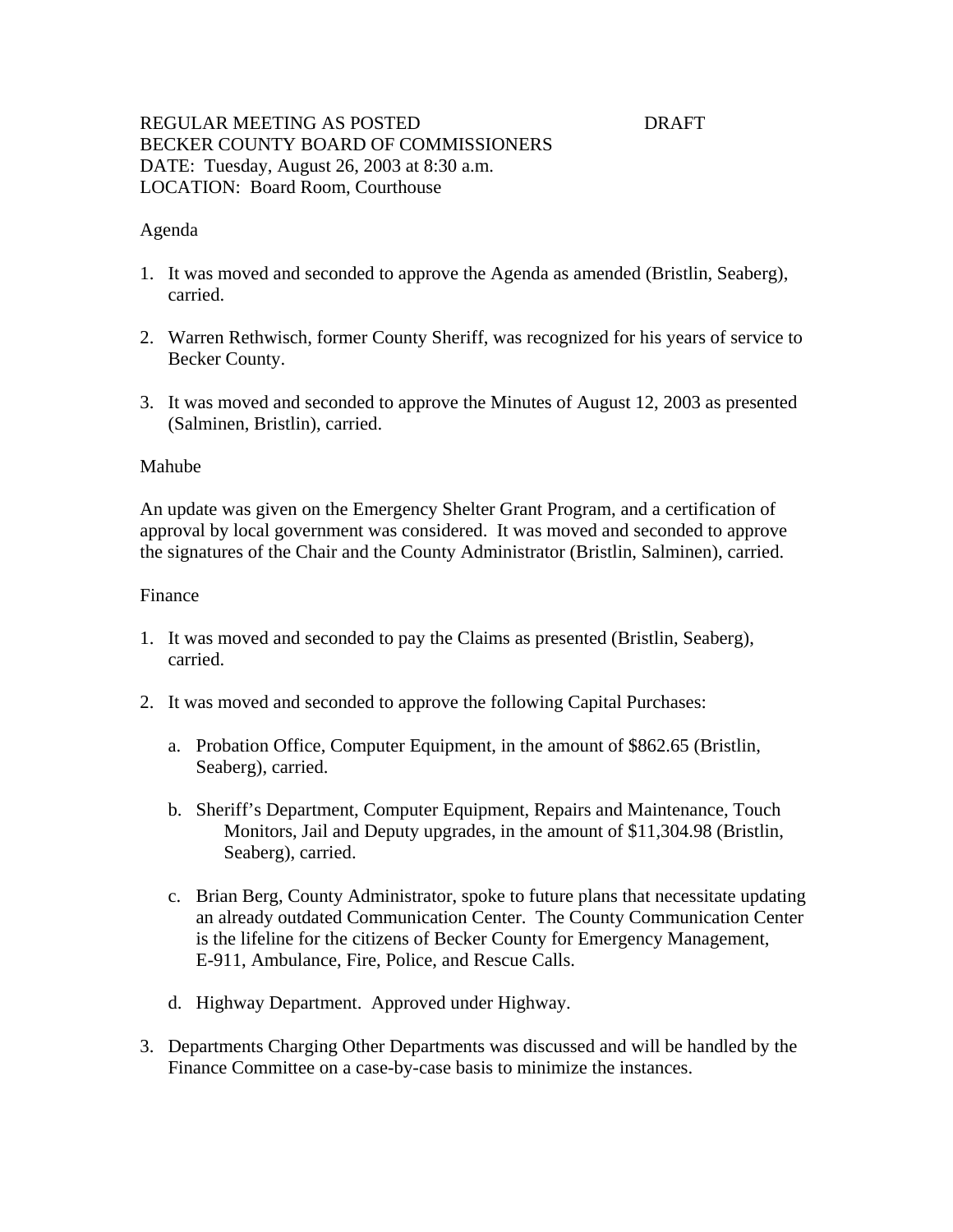- 4. EDA Restructuring was discussed at Finance Committee.
- 5. Sunnyside Care Center Administrator, Dave Shaw, and Carolyn Drude, Ehlers & Assoc. presented the progress of the bond letting for Sunnyside. A February sale with a March settlement was determined. Taxable Bonds, having a higher interest rate than Nontaxable Bonds would be the choice of the Finance Committee.
- 6. The July Cash and Investment Summary was included and any questions should be directed to the County Treasurer.

# Auditor

1. It was moved and seconded to approve the following Gambling Premise Permit Renewal Applications (Engebretson, Bristlin), carried.

National Multiple Sclerosis Society MN. Chapter, for operations at Northern Inn, Toad Lake Twp.; National Multiple Sclerosis Society, Minnesota Chapter, for operations at Charlie's Bar, Height of Land Twp.

# Highway

- 1. It was moved and seconded to pass Resolution No. DOH 08-03-2F, to purchase (3) Work Station Systems, (1) for Engineering in the amount of \$\$2,698.71, (1) for the Highway/NRM Parks Secretary in the amount of \$1,016, and (1) for the Highway Department Shop in the amount of \$1,870.14 (may be fully covered by insurance) (Engebretson, Bristlin), carried.
- 2. Information: Brian complimented the Highway and the Sheriff's Department for working together to transfer a vehicle from one department to another. Commissioner Engebretson asked about the culvert on Co. Hwy. #22 and the County Engineer said that they were aware of the problem and had taken steps to control the water flow.

## Human Services

- 1. It was moved and seconded to approve the Agenda as amended (Seaberg, Bristlin), carried.
- 2. It was moved and seconded to approve the Transit Claims (Seaberg, Bristlin), carried.
- 3. It was moved and seconded to accept the Children Justice Act Grant (Bristlin, Engebretson), carried.
- 4. It was moved and seconded to continue the with providing Fraud Prevention Services in Becker, Hubbard, and Mahnomen Counties as provided for by the Fraud Prevention Grant (Bristlin, Seaberg), carried.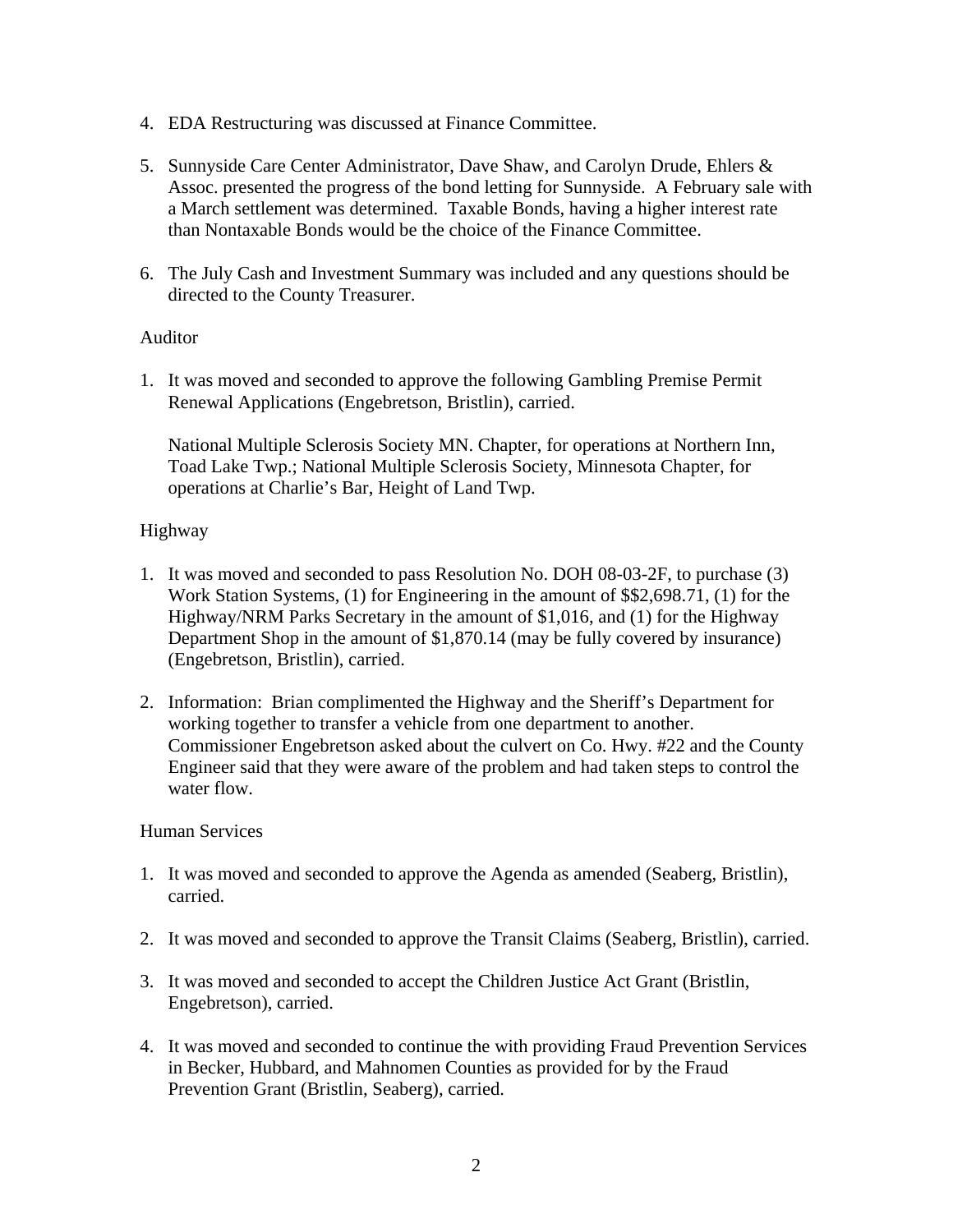5. It was moved and seconded to approve the following Purchase of Services Contracts (Engebretson, Bristlin), carried.

St. Mary's Home Health Care Care 2000 Home Health Care Services, Inc. White Earth Home Care Agency

- 6. It was moved and seconded to establish October 14, 2003 at 10:00 a.m. as the Public Hearing date for the MFIP/CCSA Biennial Service Agreement (Engebretson, Seaberg), carried.
- 7. It was moved and seconded to approve the Human Services Claims (Engebretson, Seaberg), carried.
- 8. It was moved and seconded to accept the Public Assistance Applications (Bristlin, Seaberg), carried.

#### Assessor

1. It was moved and seconded to approve the following Abatements (Engebretson, Seaberg), carried.

2003 Tax Payable

| Parcel #    | Twn/Cty<br>Erie | Amount<br>\$266 | Reason<br>Homestead |
|-------------|-----------------|-----------------|---------------------|
| 10.8034.260 |                 |                 |                     |
| 17.8391.000 | Lake Eunice     |                 | Correction          |

## **Commissioners**

- 1. Reports & Correspondence: a. Redwood Falls Leadership Conference, Commissioners Seaberg and Winter.
- 2. Appointments:
	- a. It was moved and seconded to re-appoint John E. Hanson to the Board of Managers of the Buffalo-Red River Watershed District for a three-year term (Engebretson, Seaberg), carried.
- 3. It was moved and seconded to approve the contract between Becker County, Becker County Law Library Board and Chris Stuber to maintain the Law Library under the direction of the Law Library Board. He will be paid monthly the amount of \$375, totaling \$4,500 per 12-months. The Contract is valid from August 1, 2003 through July 31, 2004 (Engebretson, Bristlin), carried.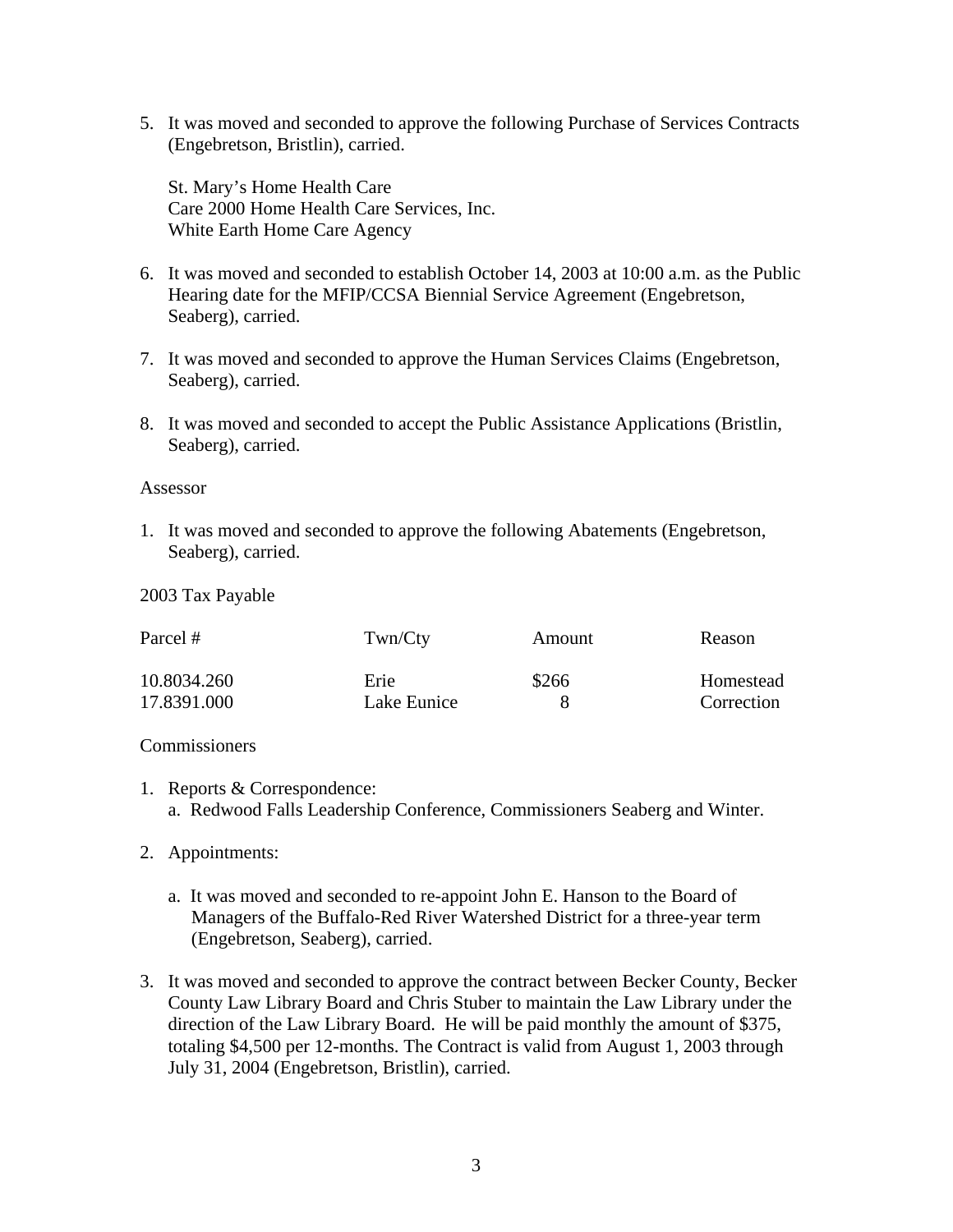- 4. It was moved and seconded to pass Resolution No. EDA 08-03-2W, requesting to include a Housing and Redevelopment Authority Tax Levy of .0144% in the 2004 Budget for the purpose of funding housing and economic related activities of the Becker County EDA. It is noted that this is a preliminary maximum request and could be lowered (Bristlin, Seaberg), carried.
- 5. Extension Office. It was moved and seconded to notify the lease manager of the present Extension Office space, Curt Kozitka, that it is the intention of the County to vacate the offices by December 31, 2003 (Engebretson, Bristlin), carried.
- 6. Kevin Karl/Cormorant Inn & Suites. After discussion and consideration of Mr. Karl's request, it was moved and seconded that Mr. Karl go back to the Planning Commission with his request (Bristlin, Salminen), carried.

## Soil & Water

The Soil & Water Conservation District Program Report and 2003 Fiscal Year Projects Report was presented to the Board by Brad Grant, George Zimmerman, Don Lefebvre and Jerry Flottemesch. Don Lefebvre also gave a report on WesMN RC&D Projects. Jerry Flottemesch said the Soil & Water District award of Outstanding Conservationist for the Year 2003 goes to Becker County Commissioners, past and present, for outstanding support. The award will be presented at the Annual Conference of MN. Assoc. of Conservation Districts Nov. 30, Dec. 1 & 2. The Board Chair accepted this acknowledgement with thanks.

# Planning & Zoning

- 1. Planning Commission PC Recommendations for August 19, 2003:
	- 1) First Order Old Business: Cormorant Lakes Estates East, Jeff Aafedt Developer. Re-subdivision of the plat of Cormorant Lakes Estates East, Lake Eunice Twp. It was moved and seconded to concur with the findings and recommendations of the PC and to pass Resolution No. PZ 08-03-2G to approve the revised plat based on the fact that it does meet the criteria of the Zoning Ordinance and Subdivision Ordinance with the stipulation that the developer and Watershed must come up with an agreement concerning the water run-off issue before the final plat can be approved (Bristlin, Seaberg), carried.
	- 2) Second Order Old Business: Preliminary Plat of Wabaunaquat, Rebecca Hastad Developer. White Earth Lake. It was moved and seconded to concur with the findings and recommendations of the PC and to pass Resolution No. PZ 08-03-2H to approve the change of zone from agricultural and preliminary plat for 4 lots and an access lot, access lot being Lot #3, based on the fact that the change of zone and preliminary plat meets the criteria of the Zoning Ordinance and Subdivision Ordinance (Engebretson, Bristlin), carried.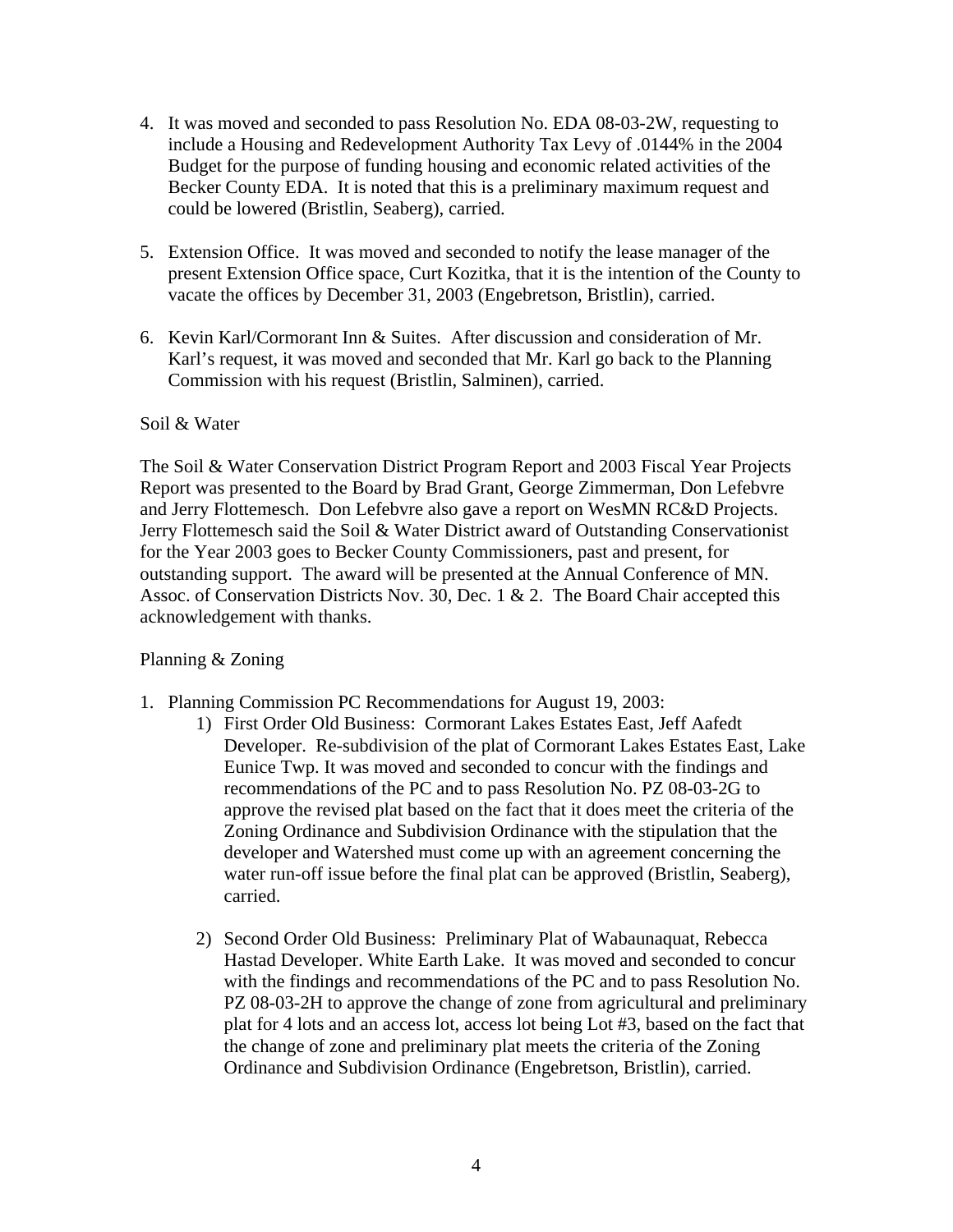- 3) Third Order Old Business: Land Alteration by Todd and Louella Frazer, Red Top Beach, Bad Medicine Lake. It was moved and seconded to concur with the findings and recommendations of the PC and to pass Resolution No. PZ 08-03-2I to deny the application as requested based on the fact that the large amount of fill would have a negative impact on the lake, wetlands and fish rearing area (Engebretson, Salminen), carried.
- 4) First Order of New Business: David Mueller, Sugar Bush Twp. It was moved and seconded to concur with the findings and recommendations of the PC and to pass Resolution No. PZ 08-03-2J to approve to allow a garage 19-ft. in Height based on the fact that the height is not detrimental to the area, the design matches the house with the stipulation that no living quarters can be in the garage (Bristlin, Seaberg), carried.
- 5) Second Order of New Business: Michael Walther, Callaway Twp. It was moved and seconded to concur with the findings and recommendations of the PC and to pass Resolution No. PZ 08-03-2K to approve a conditional use permit to allow a commercial use consisting of a transmission repair business in an Agricultural district based on the fact that the use would not be detrimental to the surrounding area and cannot be seen from the road or neighboring properties with the stipulation that no more than (6) disabled vehicles be on the property at any given time and they must be parked in a manned that they cannot be seen from the road or neighboring properties (Bristlin, Seaberg), carried.
- 6) Third Order of New Business: Joan Montplaiser, Burlington Twp. It was moved and seconded to concur with findings and recommendations of the PC and to pass Resolution No. PZ 08-03-2L to approve the change of zone from agricultural to residential and approve the certificate of survey to allow two tracts of land based on the fact that it meets the criteria of the Zoning Ordinance and Subdivision Ordinance and is in general harmony with the neighborhood (Engebretson, Bristlin), carried.
- 7) Fourth Order of New Business: Walter Graff, Audubon Twp. It was moved and seconded to concur with the findings and recommendations of the PC and to pass Resolution No. PZ 08-03-2M to approve the change of zone from agricultural to commercial based on the fact that this property adjoins existing commercial property and is consistent with the Comprehensive Plan (Bristlin, Seaberg), carried.
- 8) Fifth Order of New Business: Taylor Investments, Lake View Twp. It was moved and seconded to concur with the findings and recommendations of the PC and to pass Resolution No. PZ 08-03-2N to deny the change of zone from agricultural to residential based on the fact that the lake could not handle residential development and that the area is predominantly agricultural (Engebretson, Bristlin), carried.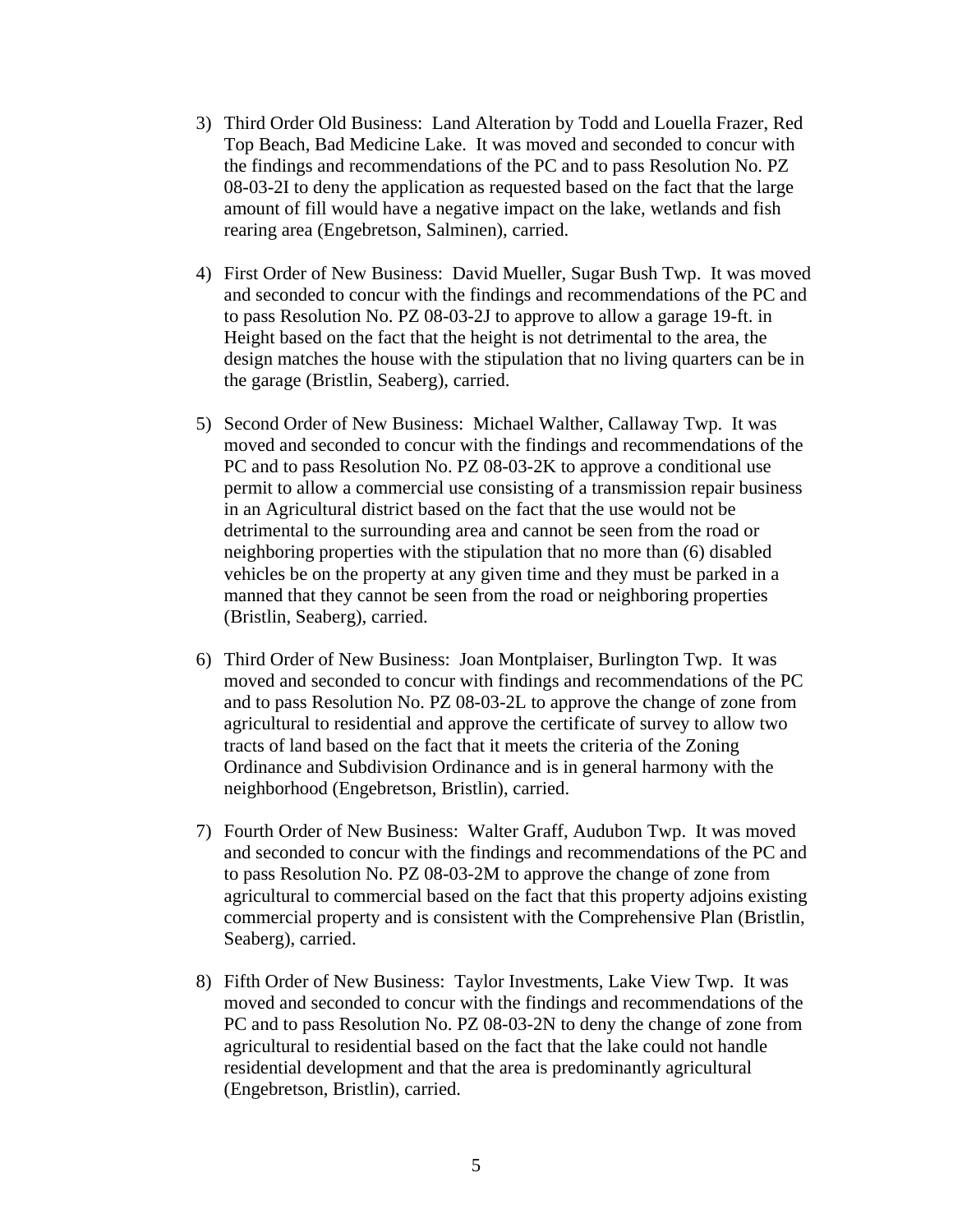- 9) Sixth Order of New Business: Kris and Dustin Wirth, Burlington Twp. It was moved and seconded to concur with the findings and recommendations of the PC and to pass Resolution No. PZ 08-03-2O to approve the change of zone from agricultural to commercial based on the fact that it is compatible with the comprehensive plan with the stipulation that the main entrance to the property must be off of Hwy.10 (Bristlin, Seaberg), carried.
- 10) Seventh Order of New Business: Steve Campbell, Detroit Twp. It was moved and seconded to concur with the findings and recommendations of the PC and to pass Resolution No. PZ 08-03-2P to approve the change of zone and certificate of survey to allow one parcel of land 2.1 acres in size based on the fact that it does meet the criteria of the Zoning Ordinance and Subdivision Ordinance and is compatible with the surrounding area (Bristlin, Engebretson), carried.
- 11) Eighth Order of New Business: Jack Bouton, Audubon Twp. It was moved and seconded to concur with the findings and recommendations of the PC and to pass Resolution No. PZ 08-03-2Q to deny the change of zone from agricultural to residential based on the fact that the lake cannot handle residential development and that it is not compatible with the surrounding area and to deny the plat based on the fact that it does not meet the criteria of an agricultural district (Engebretson, Salminen), carried. Bristlin voting nay.
- 12) Ninth Order of New Business: Roger Geddes, Eagle View Twp. Tabled.
- 13) Tenth Order of New Business: Final Plat of Fish Hook Beach, Benner Developer, Maple Grove Twp. It was moved and seconded to concur with the findings and recommendations of the PC and to pass Resolution No. PZ 08- 03-2S to approve the final plat of Fish Hook Beach based on the fact that the plat does meet the criteria of the Subdivision Ordinance (Engebretson, Bristlin), carried.
- 14) Eleventh Order of New Business: Final Plat of Lady Slipper, Dahlgren Developer. It was moved and seconded to concur with the findings and recommendations of the PC and to pass Resolution No. PZ 08-03-2T to approve the final plat of Lady Slipper based on the fact that the plat does meet the criteria of the Subdivision Ordinance (Engebretson, Seaberg), carried.
- 15) Twelfth Order of New Business: Final Plat of Thunderbolt, Q5 Investments, Developer, Cormorant Twp. It was moved and seconded to concur with the findings and recommendations of the PC and to pass Resolution No. PZ 08- 03-2U to approve the final plat of Thunderbolt Slipper based on the fact that the plat does meet the criteria of the Subdivision Ordinance (Seaberg, Bristlin), carried.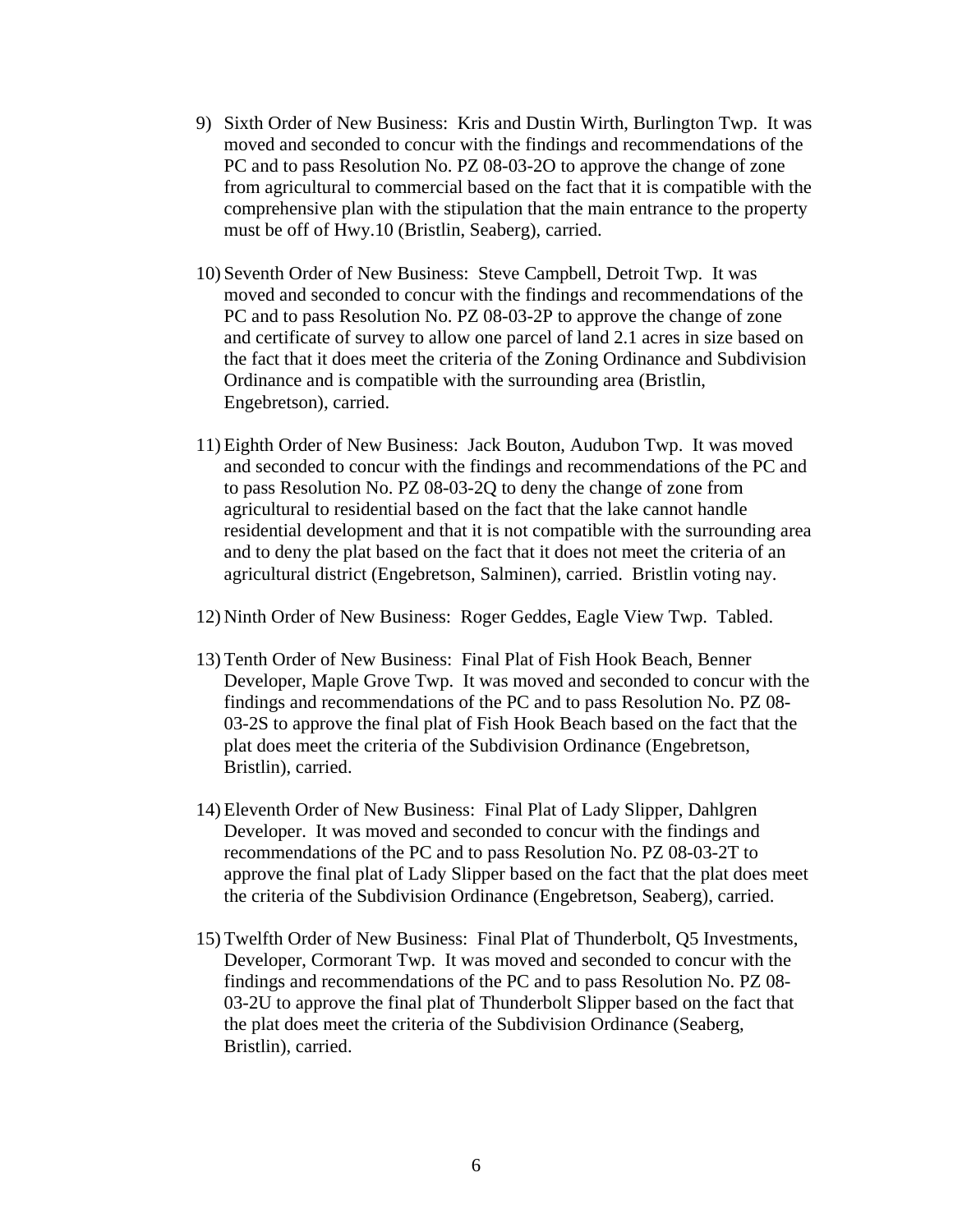- 16) Thirteenth Order of New Business: Final Plat of Top Brass Ridge, Q5 Investments, Developer. It was moved and seconded to concur with the findings and recommendations of the PC and to pass Resolution No. PZ 08- 03-2V to approve the final plat of Top Brass Ridge based on the fact that the plat does meet the criteria of the Subdivision Ordinance (Engebretson, Seaberg), carried.
- 17) Fourteenth Order of Business: Informational Meeting, Thursday, September 11, 2003 at 8:30 p.m.
- 2. The E-911 System Policy was reviewed and Subdivision and Zoning Ordinance Revision Meeting notification will be made public to announce meetings and advertise for parties interested in serving on committees.

## Human Resources

- 1. It was moved and seconded to create a Housing Director Position (Bristlin, Engebretson), carried.
- 2. It was moved and seconded to concur with the Review Board to give a Band & Grade of C-5-1-1 to the Housing Director Position (Bristlin, Engebretson), carried.
- 3. It was moved and seconded to appoint Jon Thomsen as acting interim Housing Director (Engebretson, Seaberg), carried.

# NRM

- 1. A Tax-Forfeit Land Asset Mgmt. Committee and the member list were recommended by Chip Lohmeier. It was moved to concur with the recommendation of the NRM Administrator (Engebretson). Motion died for lack of a second. It was decided by Consensus of the Board that the departments on the list were already on the NRM Committee and the others could be called to meet as needed.
- 2. Land Exchange Proposals:
	- a. Proposal No. 1. was considered, and it was moved to approve the land exchange (Engebretson). Motion died for lack of a second. No exchange approved. Commissioner Engebretson requested an inventory of all Tax-forfeit lands. Chip stated that an inventory was in process.
	- b. Proposal No. 2. was considered, and it was moved and seconded to concur with the recommendation of the NRM Administrator to deny. No exchange approved.
	- c. Proposal No. 3. was considered, and it was moved and seconded to concur with the NRM Administrator to approve. Exchange approved. Interested party would purchase and exchange to the county the SE ¼ of the SE ¼, Sec. 22, Shell Lake Twp. (40 acres) in exchange for Lot 4, Sec. 19, Runeberg Twp. (Salminen, Bristlin), carried.